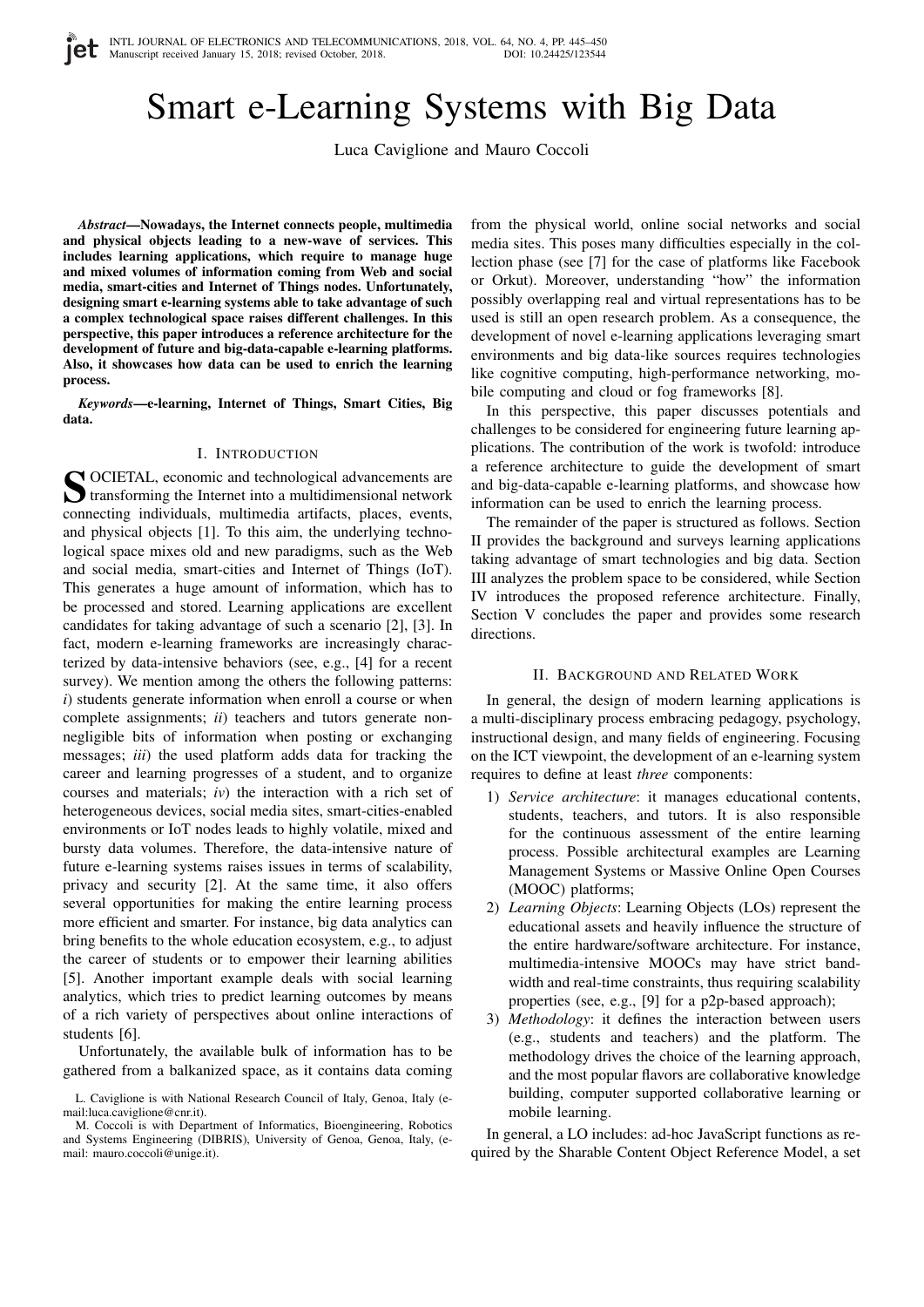of metadata duly organized in an XML manifest file, various resources compliant with the IEEE Learning Object Metadata standard, and an application profile. The most cutting-edge platforms exploit sophisticated video lessons often enriched with overlaid graphical effects or pointers to companion learning materials, such as slides. In this case, big data can provide insights or usage trends that can help to develop innovative LOs leveraging social networks, semantic web, big data and cloud computing [10], [11]. The learning material should be also re-usable and suitable to support the selected learning strategy. For instance, many modern methodologies require some form of gamification, i.e., the adoption of game-based mechanisms such as leader boards or badges, to stimulate the engagement of students. Learning materials and LOs can be used according to two different learning paradigms. The first is called *formal learning* and it is managed by institutions such as schools and universities. The second is called *informal learning* and lets students act independently, for instance in specific lifelong learning programs or in the Web. However, investigating novel LOs or methodologies is outside the scope of our work (see, e.g., [12] for a discussion on such topics). Rather, we concentrate on the service architecture.

As today, the average e-learning environment already offers a comprehensive set of functionalities and it builds around a Web-based client-server model compliant with the Web Content Accessibility Guidelines of the W3C. Put briefly, the client side heavily exploits HTML5/CSS-3 to handle multimedia contents through the <object> element, while JavaScript is used to offer user-friendly and responsive Web interfaces. The server side usually relies upon technologies such as Apache, MySQL and PHP or Java applets/servlets implemented through Apache Tomcat.

The literature already proposes some works dealing with the integration of smart technologies and big data within learning applications. In more detail, [13] discusses opportunities of big data in education, with special reference to the academic scenario, while [14] showcases how learning analytics can be used to track students for counteracting academic issues. The work presented in [5] introduces the concept of *big education*, which is a big-data-driven paradigm to predict the academic performance of students by processing information such as learning attitudes or after-school activities, and to implement personalized educational paths to better reflect individual learning styles. As hinted, exploiting big data raises different challenges, e.g., to handle the volume of information and to develop data mining or machine learning techniques. To this aim, the work [15] shows how big data can be used to predict the performance of students, and [16] contains a detailed description of the design and development of an intelligent recommendation system for e-learning platforms. Besides, [17] investigates the importance of using information available from the Web to enrich the learning process.

An important aspect when considering big-data-capable learning applications concerns privacy. In this vein, [18] presents hazards that may arise when coupling big data with e-learning frameworks. In fact, the rich variety of personal information can be used to profile students as well as to infer political views or attitudes for commercial purposes. Since

privacy is often coupled to security, [2] proposes a minimal survey on the topic.

# III. THE PROBLEM SPACE

Due to the complexity of the technological space where modern learning applications operate, both the academia and the industry investigated many architectural solutions, for instance to switch from a monolithic design to a more flexible service-oriented paradigm [19]. This has been also the focus of the IMS Global Learning Consortium, which is currently working towards the definition of a standard for Learning Tools Interoperability.

In more detail, current e-learning frameworks should face several issues to effectively take advantage of big data and features characterizing smart environments. As an example, elaborating the huge, mixed and volatile amount of information could be unfeasible for general frameworks running on commodity hardware. To this aim, an emerging solution adopts some form of service offloading. For instance, [20] investigates the creation of a Big-Data-as-a-Service template to natively take into account aspects related to computation, database management and data movement via RESTful Web services. Unfortunately, offloading or delegation could not be straightforward for the majority of e-learning frameworks, since: part of the software could need to be rewritten or reengineered to support cloud services; sensitive data could require very strict access policies, thus demanding for additional security layers; the code base could quickly become poorly maintainable, e.g., due to continuous adaptations required to support different/incompatible cloud providers; implementing an offloading paradigm as an add-on is less efficient than if natively built-in.

Therefore, to advance in the development of learning applications able to take advantage of big data and features offered by the smart-\* paradigm, a fundamental prerequisite concerns the identification of the issues to be addressed, which can be organized in the three-dimensional space as depicted in Figure 1. Specifically:

*Physical Space*: it groups all the entities belonging to the physical environment that can contribute to the learning process, e.g., IoT nodes, smart vehicles or measurement devices [21]. The physical space could also contain devices of endusers, for instance BYOD-based applications can be merged with smart components, such as building automation systems or specific machineries used for manufactory purposes [22]. Obviously, the Physical Space should not be limited to entities natively supporting the smart paradigm, and should be general enough to also consider legacy devices that can become data producer/consumer through a proper device driver. Such features are important for pursuing the ubiquitous learning vision [23].

*Data Space:* it embraces all the information that can be used for the learning process. This includes educational bits coming from the Physical Space (e.g., a measure from a device used in a laboratory setting or a feedback from an Industry 4.0 compliant machinery), voluntary or crowdsourced data, as well as "internal" information provided by the elearning platform (e.g., the time spent by the student on a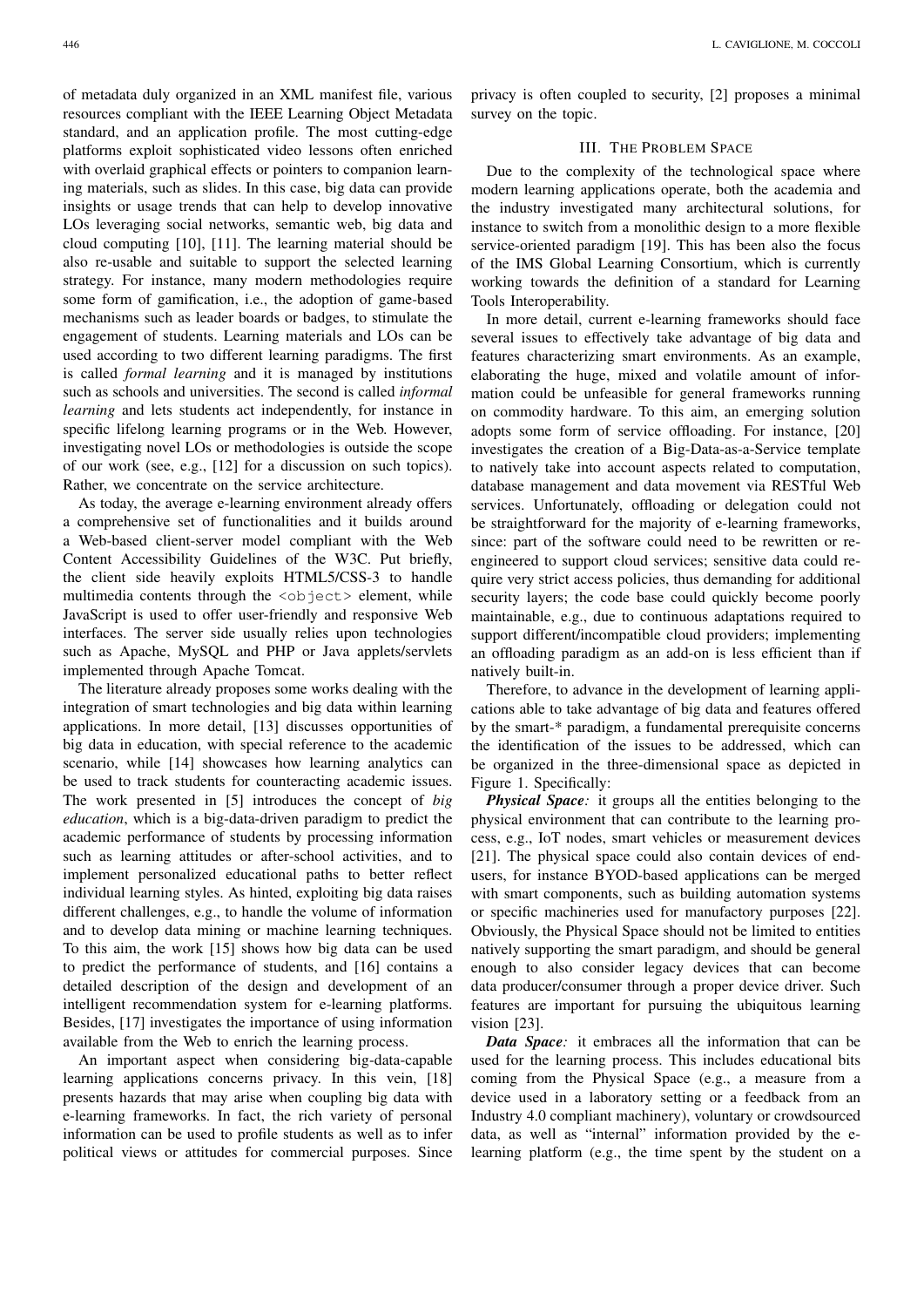

Physical Space

Fig. 1. The technological space characterizing learning applications and the proposed reference architecture.

specific assignment). Taming such a heterogeneous set of information is very challenging, as the flow of educational data could be a performance bottleneck or account for severe security/privacy fragilities [24], [25]. To better understand potentials of data-intensive learning applications, we mention possible use cases [26]: reveal deficiencies of a student with a per-concept granularity; understand online interactions and social equilibria; guide instructional designers and teachers in the organization of the course, especially by using session statistics and patterns to decide which portion of the Physical Space is more effective; help in determining the learning styles of students; perform learning decomposition to compare the impact of different educational interventions; improve the effectiveness of the learning process by means of usage patterns provided by the Application Space; evaluate the feasibility of adopting "pluggable" features like, e.g., simulators.

*Application Space:* it contains all the software components responsible of implementing the e-learning service. The application space collects and concentrates all the available information flows, and also provides proper stimuli for interacting with physical devices, nodes or smart devices. In this perspective, this space should also contain modules implementing protocol adapters, signaling flows or ad-hoc device drivers [21]. Concerning complexity, the application space could be a simple layer that grows according to the features to be handled (e.g., mobility). For the most demanding applications (e.g., computing-intensive virtual learning or bigdata-driven approaches), it could require the integration with a wide array of software technologies, programming languages or computing platforms. For instance, frameworks such as Hadoop, Spark and MongoDB could not be sufficient for handling information required by the most demanding services [24]. Thus, more modern solutions like Apache Storm or

Apache Samza should be considered. Similar considerations could be made for guaranteeing trustworthiness requirements in modern learning applications and e-learning groups [25].

## IV. TOWARDS A REFERENCE ARCHITECTURE

In this section, we present the reference template for engineering or investigating future big-data-capable learning applications. The most important building blocks needed to support a wide variety of features are depicted in Figure 1. We point out that the proposed architecture maps the "problem space" introduced in Section III and it enlightens that security should be pervasive and not only relegated in some architectural components.

Let us discuss in details the required core components for producing sophisticated courses or hands-on laboratories. Specifically:

- Learning Process Management System: it implements the e-learning environment, e.g., it manages and delivers educational contents, and administers students, teachers and tutors. It also guarantees the continuous monitoring, evaluation and assessment of the learning process. As shown, this entity interacts with all the components of the layer and could not have clear boundaries, i.e., it can be implemented through a distributed architecture orchestrating several ad-hoc microservices. To handle big data and to offer proper performances and scalability features, the learning process management system could be tightly coupled with a cloud framework. In this vein, a proper engineering and platform-vendor agnostic design should be considered.
- Cloud Services: it offers the access to standard paradigms, i.e., Infrastructure-as-a-Service, Platform-as-a-Service,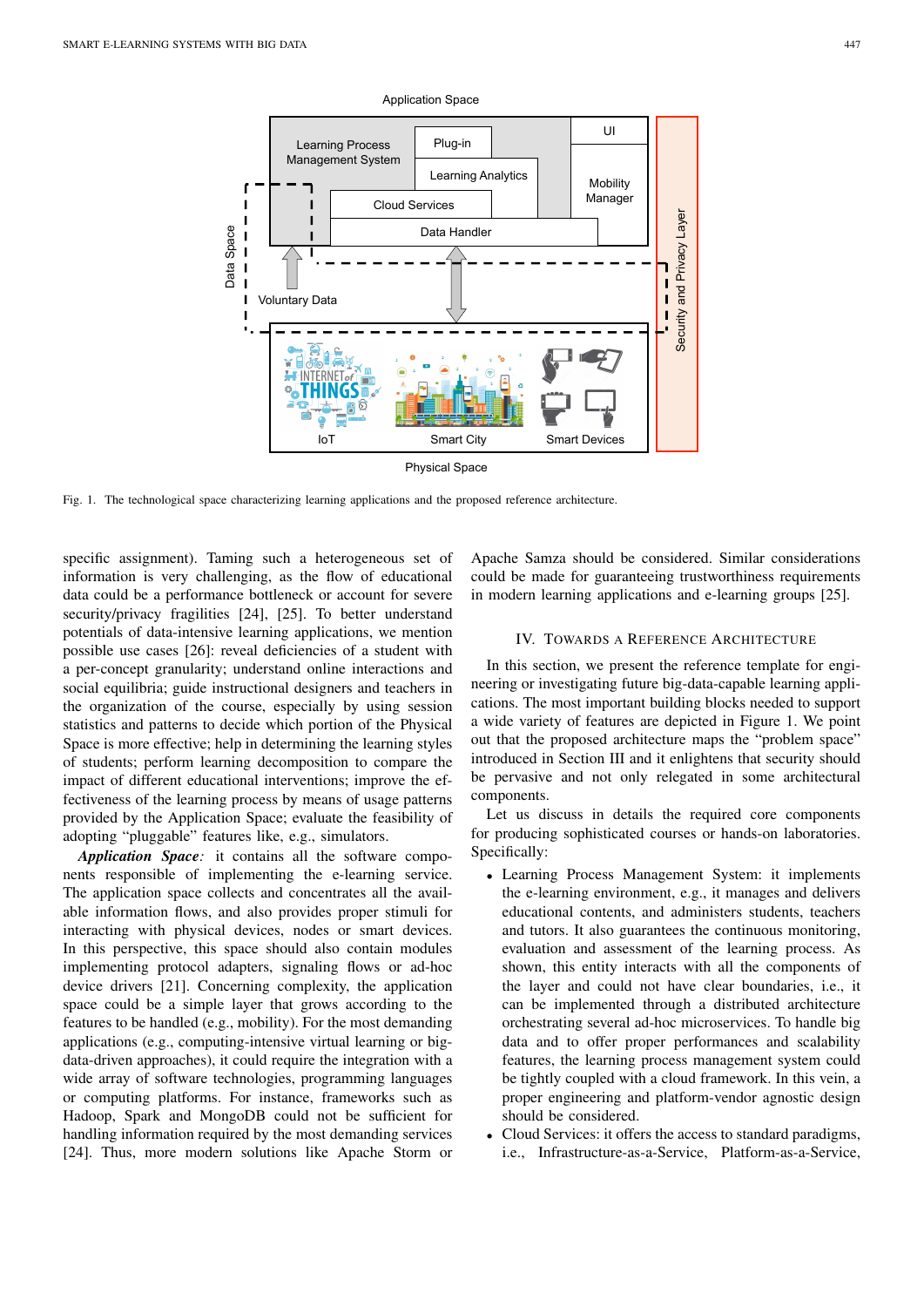and Software-as-a-Service. Besides, it provides a proper wrapper towards functionalities especially tailored for big data. Being able to use some form of virtualization guarantees the access to or control of real or simulated machineries, eScience or Science 2.0 laboratories for remote experiments, or hybrid cloud settings for dataintensive operations.

- Plug-in: as many other modern software, also the most complex learning applications implement some form of plug-in architecture to extend their functionalities. This is the case of modules offering features  $\dot{a}$  *la* serious games to achieve specific pedagogic objectives. In this case, the game logic should be able to access the functionalities of the Learning Process Management System.
- Learning Analytics: it provides methods to find out within the bulk information what is useful to advance in the learning process, and to reveal patterns for improving the learning experience of students. If the volume or the complexity of the algorithms prevent scalability, this module should be able to perform analysis with the aid of a cloud-based infrastructure.

{

}

- Data Handler: this layer is a core component of a datacentric learning application. Some of the most critical challenges that have to be faced are: performances when capturing data; the need of specific data handlers to coherently manage the heterogeneous sources of information ranging from sensors deployed in a smart building to measurements coming from a flying vehicle [27]; storage requirements and specific security policies if data have to be sent through the network or processed/stored by remote/additional entities; analysis and visualization services requiring to implement computationally expensive algorithms, especially for data mining or to deliver 3D/immersive learning environments [28].
- Mobility Manager: it is in charge of handling the signaling, triggers, stimuli and events to support the mobile learning paradigm [29]. According to the diffusion of smart devices, it should also support the interaction with Near Field Communication or Radio Frequency IDentification tags used to identify points of interest or shortrange wireless links like IEEE 802.15.4 [30].
- UI: it implements the user interface possibly by offering a proper degree of scalability, for both contents and devices. The UI should be also capable to adapt or scale according to the skills and the language of the learner, as well as to support physical impairments or disabilities.

### *A. From Data to Educational Data*

As discussed in [31], data interoperability has been a longtime research topic for a wide range of computer-based applications. Regarding e-learning, different standardization activities have been done, for instance, IEEE Standard for Learning Technology culminated into IEEE 1484.11.1 for tracking the student interaction with a specific learning content. However, smart and big-data-driven learning applications should use a mixed set of information provided by an unpredictable variety of devices and external sources. As a consequence,

the engineering of educational data is the most important step towards the definition of an effective abstraction for learning applications. Then, modern frameworks have to provide interfaces to open linked data (e.g., RDF, JSON, and XML) as well as query mechanisms for extracting customized information (e.g., SPARQL).

A possible solution is to use JSON to map data into a more abstract format that we could define as "educational data". This approach can be used to unify information coming from physical objects or IoT nodes, together with datasets collected in other environments, possibly for educational purposes. As an example, Listing 1 considers the JSON containing the data generated by a weather station deployed by the Municipality for climate monitoring. The JSON is augmented with a reduced subset of the Dublin Core metadata, which clarifies how to use the different bits of information in an educational context, i.e., it drives the development of proper mapper/importers to be deployed in the learning application.

```
"source": "weather station",
"description": {
  "ID": 1010,
  "position": [44.4075, 8.9321],
  "streetAddress": "Piazza De Ferrari",
  "city": "Genova",
  "state": "Italia"
  },
"data": [
  {"type": "percentage",
  "description": "humidity",
  "value": 55
  },
  {"type": "number",
  "description": "temperature",
  "value": 22
  },
  ],
"educationalDomain":
  {"Contributor": "Genova Municipality",
      "Coverage": "Genova",
      "Creator": "Civil Protection",
      [
      {
      "Type": "Dataset",
      "Definition": "Humidity in Genova",
      "Subject": "Meteorology"
      },
      {
      "Type": "Dataset",
      "Definition": "Temperature in Genova",
      "Subject": "Meteorology"
      }
      ]
  }
```
Listing 1. JSON representation of data provided by a weather station.

The information included in the JSON depicted in Listing 1 can be further processed in order to match pedagogical requirements when used during a class. Listing 2 provides an example in JavaScript pseudo-code. In more details, it implements a use case exploiting the APIs made available by geo-referencing services such as Google Maps. The e-learning framework can be used to create "markers" based on the "position" tuple for the data source helping teachers to explain specific atmospheric phenomena or impact of the urbanization.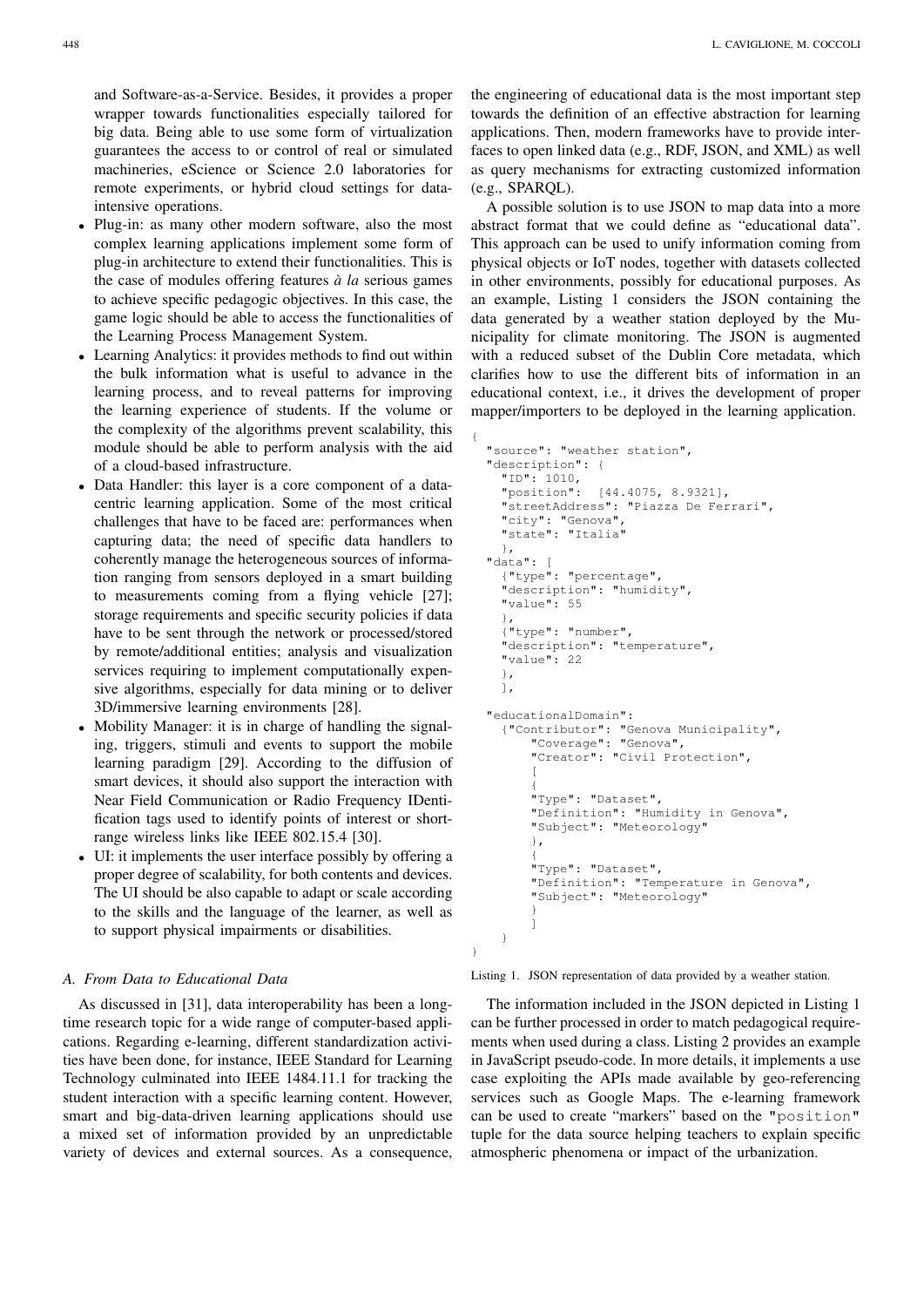```
function loadMap() {
          // Initialize Google Maps
          const mapOptions = { [..] }
          const map = new
                google.maps.Map(
                document.getElementById("map"),
                mapOptions);
//load JSON data
const weatherstation = <get JSON markers>;
//Inizialize Google markers
new google.maps.Marker({
position: new google.maps.LatLng
        (weatherstation.position[0],
        weatherstation.position[1]),
        title: weatherstation.ID
        })
}
```
Listing 2. JavaScript pseudo-code for merging the educational data provided by a weather station with geo-localization information.

## *B. The Security and Privacy Layer*

As discussed in [32], learning applications are characterized by several security hazards, which are worsened by the presence of the rich and precise information nested within big data [2]. Recalling that security is pervasive, aspects dealing with physical security and privacy should be grouped in an abstract layer spanning through the entire architectural blueprint. Therefore, as depicted in Figure 1, the Security and Privacy Layer should have the following design requirements:

- interact with third-party entities such as access control servers, and packet filtering devices like firewalls and Intrusion Detection Systems to prevent attacks or to reduce cross-space vulnerabilities. In this case, an exploit available in the Physical Space could be used to undermine the Application or Data Spaces, or vice versa [33]. A possible example deals with the physical security of a student (e.g., he/she is operating a device in the physical space, for instance a heat, ventilation and conditioning system during a hands-on laboratory) that can be endangered by attacking the learning application;
- since data can be enriched with physical locations, user habits, personal details and a wide variety of sensitive information, the level of security must be carefully assessed. Therefore, appropriate encryption or hashing to protect information, such as attended courses, personal records, and authentication credentials should be adopted, especially to protect against exfiltration attacks [34]. Similarly, the huge amount of information flowing through the architecture, as well as the mixed set of network protocols available (e.g., to allow user to connect through a browser or to support mobility) should be meticulously checked and secured;
- the distributed nature of the Internet (including wireless links, low-power and short-range communication technologies) makes impossible to enforce security into a single point. Thus, the presence of ubiquitous communication technologies is one of the most relevant motivations to consider security and privacy as a pervasive component without clear boundaries.

#### V. CONCLUSION

In this paper we presented potentials and challenges when developing learning applications using smart environments and big data. To this aim, we identified the space where modern services behave, and we proposed a reference architecture providing a sort of "design pattern" to systematically address technological issues. As shown, the data used in learning applications can be structured by using standard formats like JSON. In this manner, smart entities, such as weather sensors, can become valuable learning assets.

Future works aim at refining the proposed design as well as implementing a testbed to measure the performances of the proposed smart and big-data-capable e-learning framework. An important part of the ongoing research deals with the definition of a reusable set of software services for setting up a specific educational super-structure, which can gather huge amounts of unstructured information from the surrounding environment and link objects according to the context and educational objectives. For example, information provided by a computer numerical control machine will be coherently included in a lesson dealing with Industry 4.0.

#### **REFERENCES**

- [1] N. Contractor, "The Emergence of Multidimensional Networks", Journal of Computer-Mediated Communication, Vol. 14, pp. 743 - 747, April 2009.
- [2] S. Manca, L. Caviglione, J. E. Raffaghelli, "Big data for Social Media Learning Analytics: Potentials and Challenges", Journal of e-Learning and Knowledge Society, Vol. 12, No. 2, pp. 27 - 39, May 2016.
- [3] B, Kedzierska, J. Wnek-Gozdek, "Modern Didactics in Contemporary Education", International Journal of Electronics and Telecommunications, Vol. 61, No.3, pp. 251-260, 2015.
- [4] The New Media Consortium, "Horizon Report 2017 Higher Education Edition", on-line: http://cdn.nmc.org/media/2017-nmc-horizonreport-he-EN.pdf [Last Accessed: Oct. 2017].
- [5] L. Cen, D. Ruta, J. Ng, "Big Education: Opportunities for Big Data Analytics", IEEE International Conference on Digital Signal Processing, Singapore, pp. 502-506, July 2015.
- [6] S. B. Shum, R. Ferguson, "Social Learning Analytics", Journal of Educational Technology & Society, Vol. 15, No. 3, pp. 3 - 26, July 2012.
- [7] A. Singh, "Mining of Social Media Data of University Students", Education and Information Technologies, Vol. 22, No. 4, pp. 1515-1526, July 2017.
- [8] M. Coccoli, P. Maresca, L. Stanganelli, "The Role of Big Data and Cognitive Computing in the Learning Process", Journal of Visual Languages & Computing, Vol. 38, pp. 97-103, Feb. 2017.
- [9] L. Caviglione, F. Davoli, "Peer-to-Peer Middleware for Bandwidth Allocation in Sensor Networks", IEEE Communications Letters, Vol. 9, No. 3, pp. 285-287, March 2005.
- [10] M. Anshari, Y. Alas, L. S. Guan, "Developing Online Learning Resources: Big Data, Social Networks, and Cloud Computing to Support Pervasive Knowledge", Education and Information Technologies, Vol. 6, No. 21, pp.1663-1677, 2016.
- [11] M. Coccoli, I. Torre, "Interacting with Annotated Objects in a Semantic Web of Things Application", Journal of Visual Languages & Computing, Vol. 25, No, 6, pp. 1012-1020, Dec. 2014.
- [12] V. Mayer-Schönberger, K. Cukier, "Learning with Big Data: the Future of Eeducation", Houghton Mifflin Harcourt, 2014.
- [13] B. Logica, R. Magdalena, "Using Big Data in the Academic Environment", Procedia Economics and Finance, Vol. 33, pp. 277-286, 2015.
- [14] B. Dietz-Uhler, J. E. Hurn, "Using Learning Analytics to Predict (and Improve) Student Success: a Faculty Perspective", Journal of Interactive Online Learning, Vol. 12, No. 1, pp. 17-26, Spring 2013.
- [15] T. Yu, I. H. Jo, "Educational Technology Approach Toward Learning Analytics: Relationship Between Student Online Behaviour and Learning Performance in Higher Education", in Proceedings of the Fourth International Conference on Learning Analytics and Knowledge, Indianapolis, IN, USA, March 2014 pp. 269-270.